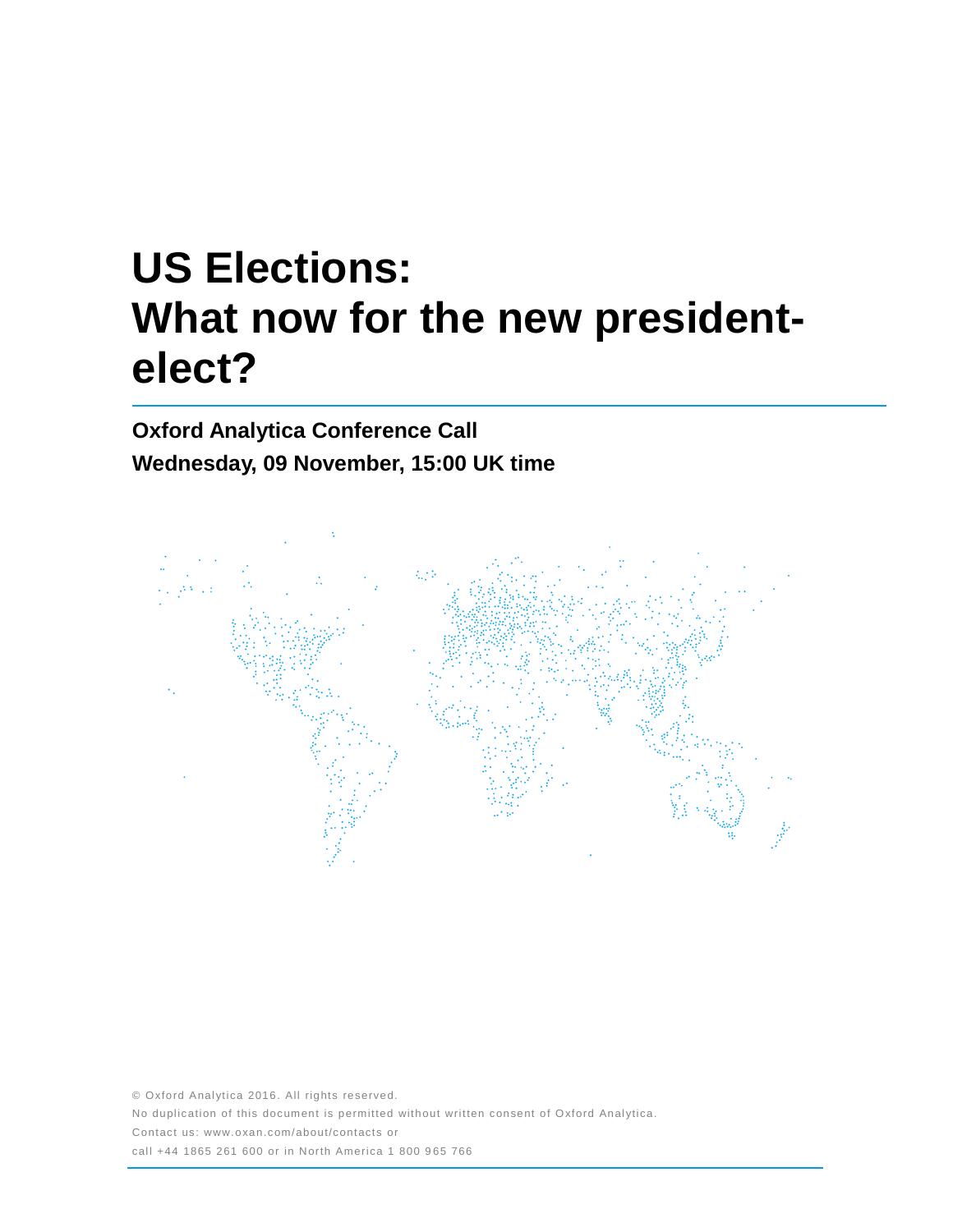

www.oxan.com

## **US Elections: What now for the new president-elect?**

After a divisive and unpredictable campaign, US voters have chosen the insurgent Republican nominee, Donald Trump, to be their next president.

The 70-year old candidate who has never held elected office has wrought a 'Brexit'-style shock on an all-too-cosy Washington, defying the prognostications of pollsters, pundits, and political experts.

However, the 45th US president will enter the White House on January 20 as a wartime commander-in-chief, the CEO of an economy locked into slow growth, and leader of a free world increasingly sceptical of Washington's commitments abroad.

The following questions will be addressed:

- What can America and the rest of the world expect from president-elect Trump?
- Will the demagogue of the campaign trail be changed by occupying America's highest political office?
- Can a candidate who ripped up the rules of political orthodoxy work with Congress to deliver the jobs and policies he promised?
- How has a nasty, spiteful and highly polarised campaign changed democratic electoral politics at home and abroad?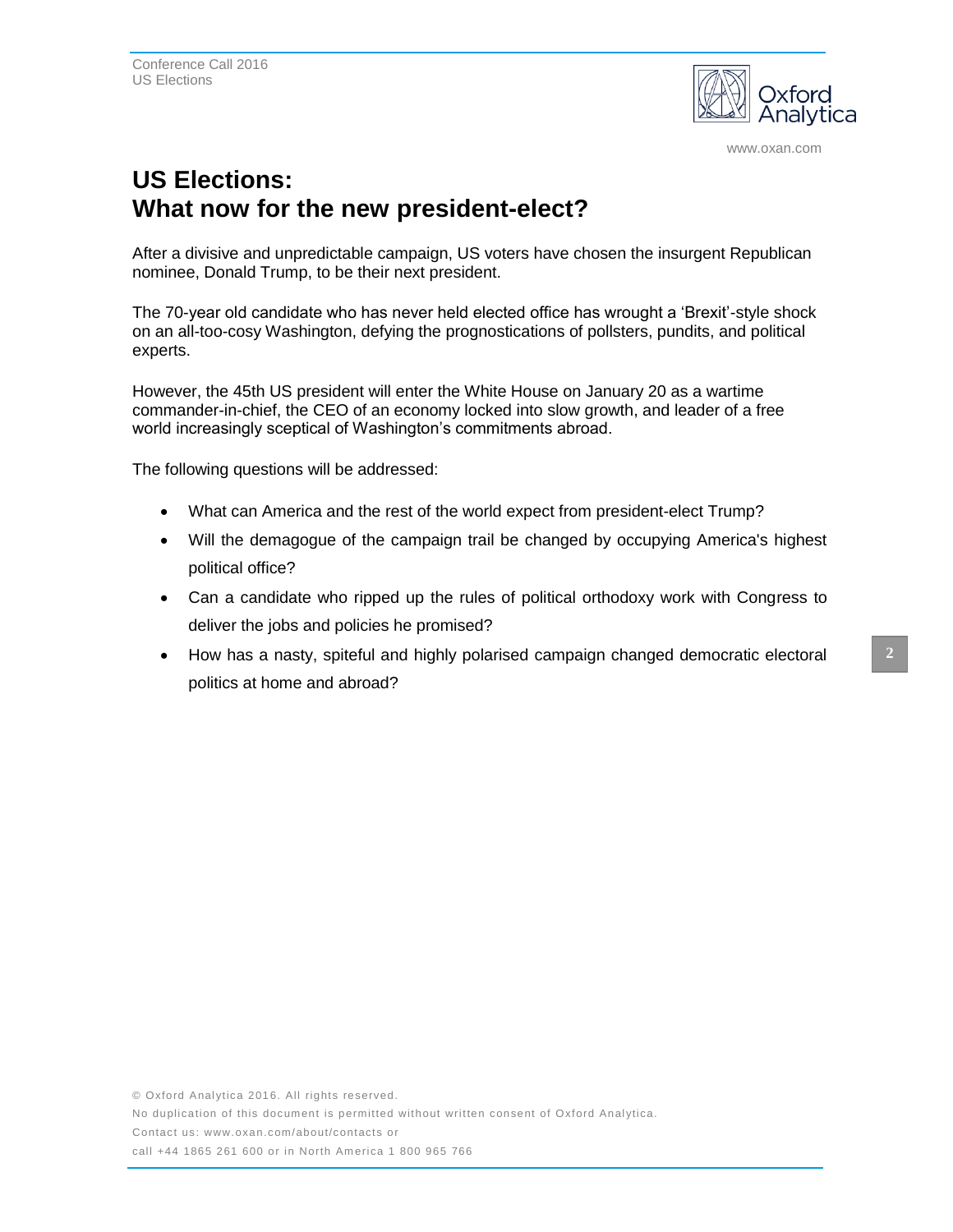

www.oxan.com

## Chair

## **Paul Maidment, Director of Analysis and Managing Editor, Oxford Analytica**

Paul Maidment joined Oxford Analytica in December 2014 as the Director of Analysis and Managing Editor of the Oxford Analytica Daily Brief.

He is an award-wining journalist who founded the New York-based digital editorial consultancy Bystander Media in 2010. A pioneer in combining digital and print journalism, he was previously Editor of [Forbes.com](http://forbes.com/) and Executive Editor of Forbes, transforming a magazine website into the leading online destination for business, finance and up-scale lifestyle. Before joining Forbes in 2001, Paul was the founding Editor of the Financial Times' award-winning web site [FT.com](http://ft.com/) and Assistant Editor of the newspaper. His early career as an editor and foreign correspondent encompassed The Economist, the Asian Wall Street Journal and the BBC in the U.K. the U.S. and Asia — a depth of journalistic experience and breadth of media that gives him a unique perspective on the changes transforming publishing and the world economy. Paul was inducted into the Digital Hall of Fame in New York in 2010.

## **Panellists**

### **Catharin Dalpino, Visiting Fellow in Southeast Asian Studies at Johns Hopkins University's School of Advanced International Studies**

Catharin Dalpino is a Visiting Fellow in Southeast Asian Studies at Johns Hopkins University's School of Advanced International Studies and a contract instructor at the State Department's Foreign Service Institute, where she teaches Southeast Asian politics, security and regional affairs. She is a former Deputy Assistant Secretary of State; and a former fellow at the Brookings Institution, Carnegie Endowment for International Peace and the Atlantic Council. She has taught Southeast Asian Studies at Georgetown University, Johns Hopkins-SAIS and George Washington University. She has been a Sharkey Fellow at Seton Hall University and for two years held the Warburg Chair in Diplomacy at Simmons College.